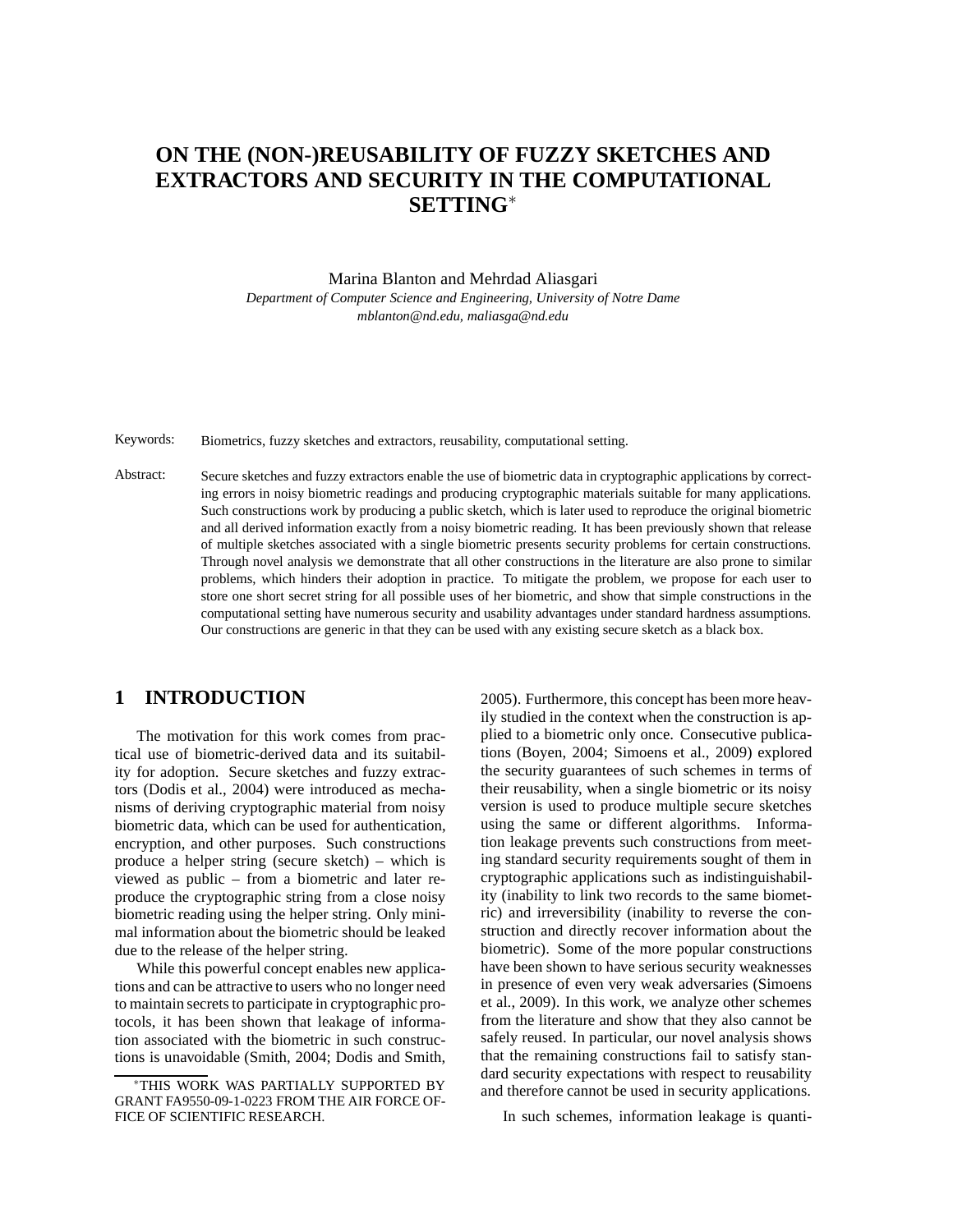fied as the entropy loss associated with the release of the helper string, providing a rough upper bound. For the current error rates and typical sets of parameters in biometric data, the information theoretic analysis provides bounds that result in leakage of most or even all entropy contained in a biometric (see (Blanton and Hudelson, 2009) for a sample iris code analysis). Because this information leakage is unavoidable, it presents problems even in case of weak adversaries.

To overcome the issues of information leakage and unsafe reuse of biometrics, we propose to use the computational setting, where a user stores a single key and the adversary is computationally bounded. The key is introduced for the purpose of avoiding information leakage and improving security of the schemes and does not change the functionality. We believe that keeping a single short key for all possible uses of biometric-based material in different security applications is a small price to pay for achieving significant security improvements (which otherwise are not possible) and the ability to safely use such constructions in a variety of applications. We show that the use of one key and standard computational assumptions (existence of pseudo-random and hash functions) is sufficient for achieving very attractive properties using simple schemes. Our constructions are generic in that they can use any existing secure sketch scheme as a black box for any type of distance metric).

We would like to note that the use of the secret in our schemes should not be confused with multi-factor authentication or the use of shared secrets, as in our schemes the secret never leaves the user and is not shared and a single secret is sufficient for all possible uses including multiple biometric types, multiple applications, and multiple servers.

The security benefits of our schemes are:

- We achieve provably no information leakage.
- Previously, only certain restricted types of errorcorrecting codes could be used to ensure security of fuzzy sketches and extractors (Boyen, 2004). Our solution lifts such restrictions and can be used with any type of error-correcting code.
- Prior (Simoens et al., 2009) and our analysis of secure sketch constructions shows that they all fail to achieve standard security requirements for cryptographic applications, while our solution is secure in a much stronger adversarial model.
- Previously, exposure of a biometric-derived key was shown to reveal no information about the biometric for a specific construction in the random oracle model (Boyen, 2004). Our construction, on the other hand, achieves this result in the standard model using any existing secure sketch.

In our analysis of existing constructions, we use

a very weak adversary. The security of our own schemes, on the other hand, is shown using a very strong adversary (the strongest in the literature).

To summarize, our contributions are two-fold: (i) new analysis of fuzzy sketch schemes that shows that even a weak adversary has a significant advantage in compromising security of existing constructions, and (ii) simple schemes that use a single secret to achieve strong security under standard assumptions.

## **2 MODEL AND DEFINITIONS**

#### **2.1 Fuzzy sketches and extractors**

*Secure* (or *fuzzy*) *sketches*, introduced by (Dodis et al., 2004), correct errors in noisy secrets by releasing a helper string *S*. Let *W* denote a random variable and *w* its value.

**Definition 1** *A* (*M* ,*m*,*m* ′ ,*t*)*-secure sketch is a pair of randomized algorithms:*

- SS *is a function that, on input w from metric space M with distance function* dist*, outputs a sketch S.*
- Rec *is a function that, on input*  $w' \in M$  *and S* = SS(*w*)*, recovers and outputs the original w if* dist $(w, w') \leq t$ .

Secure sketches have been constructed for different metric spaces  $M$ , for which dist $(a, b)$  is defined for all  $a, b \in M$ . Security of a secure sketch is evaluated in terms of entropy of *W* before  $(m)$  and after  $(m')$ releasing the string *S*, i.e., the entropy loss  $m - m'$  associated with making *S* public. Precise definitions can be found in (Dodis et al., 2008).

*Fuzzy extractors* allow one to extract randomness from *w* (to use it as cryptographic material) and later reproduce it using *w* ′ close to the original *w*.

**Definition 2** *A*  $(\mathcal{M}, m, m', t, \varepsilon)$ *-fuzzy extractor is a pair of algorithms:*

- Gen *is a function that, on input*  $w \in M$ *, outputs extracted random string R and a helper string P.*
- Rep *is a function that, on input w*′ *and P reproduces and outputs R that was generated using*  $Gen(w)$  *if* dist $(w, w') \leq t$ .

The security requirement is that, for any *W* of minentropy *m*, the statistical distance between the distribution of *R* and the uniform distribution of strings of the same length is no greater than  $ε$ , even after observing *P*. A fuzzy extractor can be built from a secure sketch using a generic construction from (Dodis et al., 2004):

#### Gen(*w*):

1. Execute  $S \leftarrow SS(w; r_1)$ , where  $r_1$  denotes random coins used by SS (if any).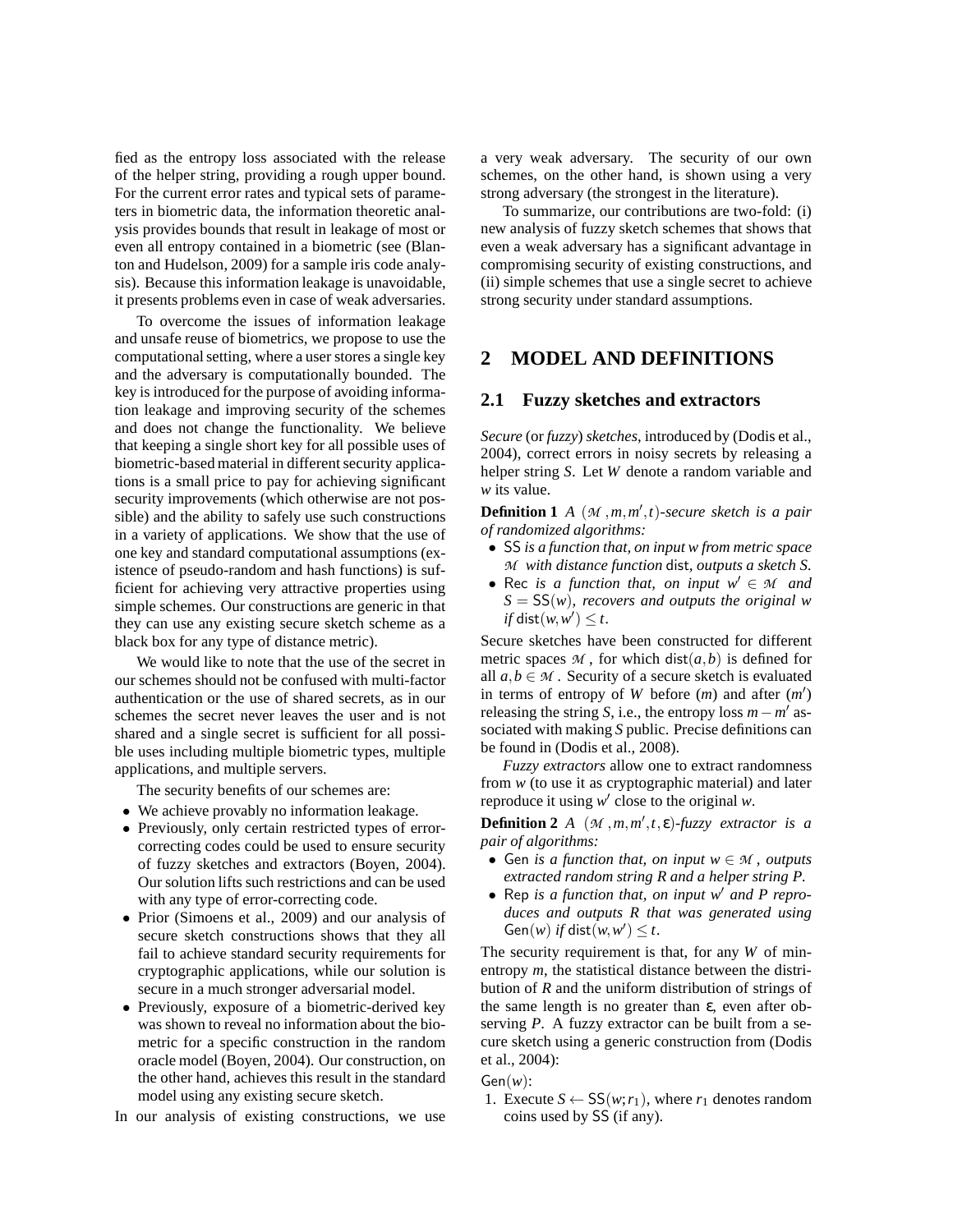- 2. Use a strong extractor Ext to extract a random string *R* from *w*, i.e.,  $R \leftarrow \text{Ext}(w; r_2)$ , where  $r_2$ denotes random coins used by Ext.
- 3. Output public  $P = (S, r_2)$  and secret *R*.

 $Rep(w', P = (S, r_2))$ :

- 1. Execute  $w \leftarrow \text{Rec}(w', S)$ . If Rec fails (i.e., when  $dist(w, w') > t$  such that  $S = SS(w)$ , stop.
- 2. Extract *R* from *w* using  $r_2$  as  $R \leftarrow \text{Ext}(w, r_2)$  and output *R*.

Strong extractors (Nisan and Ta-Shma, 1999) can extract at most  $m - 2\log(\frac{1}{\epsilon}) + O(1)$  nearly random bits (*m* and ε are as defined above). The entropy loss of  $2\log(\frac{1}{\epsilon}) + O(1)$  is in addition to the loss due to release of sketch *S*, unless the extractor is modeled as a random oracle.

Many constructions utilize error-correcting codes. A code *C* is a subset of *K* elements  $\{w_0, \ldots, w_{K-1}\}\$  of *M* . The minimum distance of*C* is the smallest *d* such that dist $(w_i, w_j) \ge d$  for all  $i \ne j$ , which implies that the code can detect up to  $d-1$  errors; and the errorcorrecting distance is  $t = |(d-1)/2|$ . A linear errorcorrecting code *C* over field  $\mathbb{F}_q$  is a *k*-dimensional linear subspace of the vector space  $\mathbb{F}_q^n$  which uses Hamming distance as the metric. For any linear code *C*, an (*n*−*k*)×*n* parity-check matrix *H* projects any vector  $v \in \mathbb{F}_q^n$  to the space orthogonal to *C*. This projection is called the syndrome and denoted by  $syn(v) = Hv$ . Then  $v \in C$  iff syn( $v$ ) = 0. The syndrome contains all information necessary for decoding, i.e., when codeword *c* is transmitted and noisy  $w = c + e$  is received,  $\text{syn}(w) = \text{syn}(c) + \text{syn}(e) = 0 + \text{syn}(e)$ , where  $\text{syn}(e)$ can be used to determine the error pattern *e*.

Metric-specific secure sketch constructions are known for the Hamming distance (used for iris codes), the set difference (used for fingerprints), and the edit distance (used for DNA comparisons). Also, the permutation-based construction is available for any transitive metric (e.g., Hamming distance and set intersection). Schemes for the Hamming distance have been most heavily analyzed, and some schemes are known to have security problems when reused on related biometrics. In this work we analyze remaining known constructions and show their insecurity.

#### **2.2 Secure sketch constructions**

(Simoens et al., 2009) show that two popular secure sketch constructions – the code offset construction with a linear error-correcting code (the syndrome construction) and the construction based on permutation groups – do not withstand the requirements of indistinguishability and reversibility, i.e., the adversary can win such experiments with overwhelming probability. The former scheme is for the Hamming distance (and is among the most widely studied schemes) and the latter is for any transitive distance metric. We concentrate on the analysis of other schemes and outline schemes for the set difference and edit distance. In what follows, we use  $a \stackrel{R}{\leftarrow} A$  to denote that the value  $a$ is chosen uniformly at random from the set *A*.

**Fuzzy vault.** The fuzzy vault scheme (Juels and Sudan, 2002) can be used as a fuzzy sketch for set difference. A biometric is comprised of unordered elements  $w = \{w_1, \ldots, w_s\}$  (e.g., minutiae points in fingerprints), which are disguised by adding a large number of *chaff points*. The genuine points carry information that allows *w* to be reconstructed from noisy  $w'$ . Here  $t \in [1, s]$  and  $r \in [s + 1, n]$  are systemwide parameters, where *n* is the set of all possible points, or the universe. Work is over field  $\mathbb{F}_n$ , where *n* is a prime power.

To compute SS(*w*):

- 1. Choose a random polynomial  $p(\cdot)$  of degree at most  $s - t - 1$  over  $\mathbb{F}_n$ .
- 2. For each  $w_i \in w$ , let  $x_i = w_i$  and  $y_i = p(x_i)$ .
- 3. Choose  $r s$  distinct points  $x_{s+1},...,x_r$  at random from  $\mathbb{F}_n \setminus w$  and set  $y_i \stackrel{R}{\leftarrow} \mathbb{F}_n \setminus \{p(x_i)\}\)$  for  $i = s +$ 1,...,*r*.
- 4. Output  $SS(w) = \{(x_1, y_1), ..., (x_s, y_s)\}\)$  sorted by the value of  $x_i$ 's.

To compute Rec(*w* ′ ,*S*):

- 1. Create the set *D* of pairs  $(x_i, y_i)$  such that  $x_i \in w'$ .
- 2. Run Reed-Solomon decoding on *D* to recover the polynomial  $p(.)$ .
- 3. Output *s* points of the form  $(x_i, p(x_i))$  from *S*.

Privacy of the biometric depends on the number and distribution of points *S* (i.e., the difficulty of identifying the original points and the number of spurious polynomials created by the chaff points). The entropy loss due to the release of *S* is upper bounded  $\frac{1}{b}$   $\int_{0}^{b} f \log n + \log \binom{n}{r} - \log \binom{n-s}{r-s} + 2.$ 

**Improved fuzzy vault.** (Dodis et al., 2008) observed that the polynomial in the above construction does not need to be random, which allows for a secure sketch with significantly lower entropy loss, *t* log*n*.

To compute SS(*w*):

- 1. Compute unique monic polynomial  $p(x) =$  $\prod_{w_i \in w} (x - w_i)$  of degree *s*.
- 2. Output the coefficients of *p*() of degree *s*−1 down  $\text{to } s - t$ , which will form  $SS(w) = (c_{s-1}, \ldots, c_{s-t}).$

To compute  $\text{Rec}(w', S = (c_{s-1}, \ldots, c_{s-t}))$ :

- 1. Create a new polynomial *p*high of degree *s* that shares the top  $t + 1$  coefficients with  $p()$ , i.e.,  $p_{\text{high}}(x) = x^s + \sum_{i=s-t}^{s-1} c_i x^i$ .
- 2. Evaluate  $p_{\text{high}}$  on points of  $w'$  to obtain pairs  $(a_1, b_1), \ldots, (a_s, b_s).$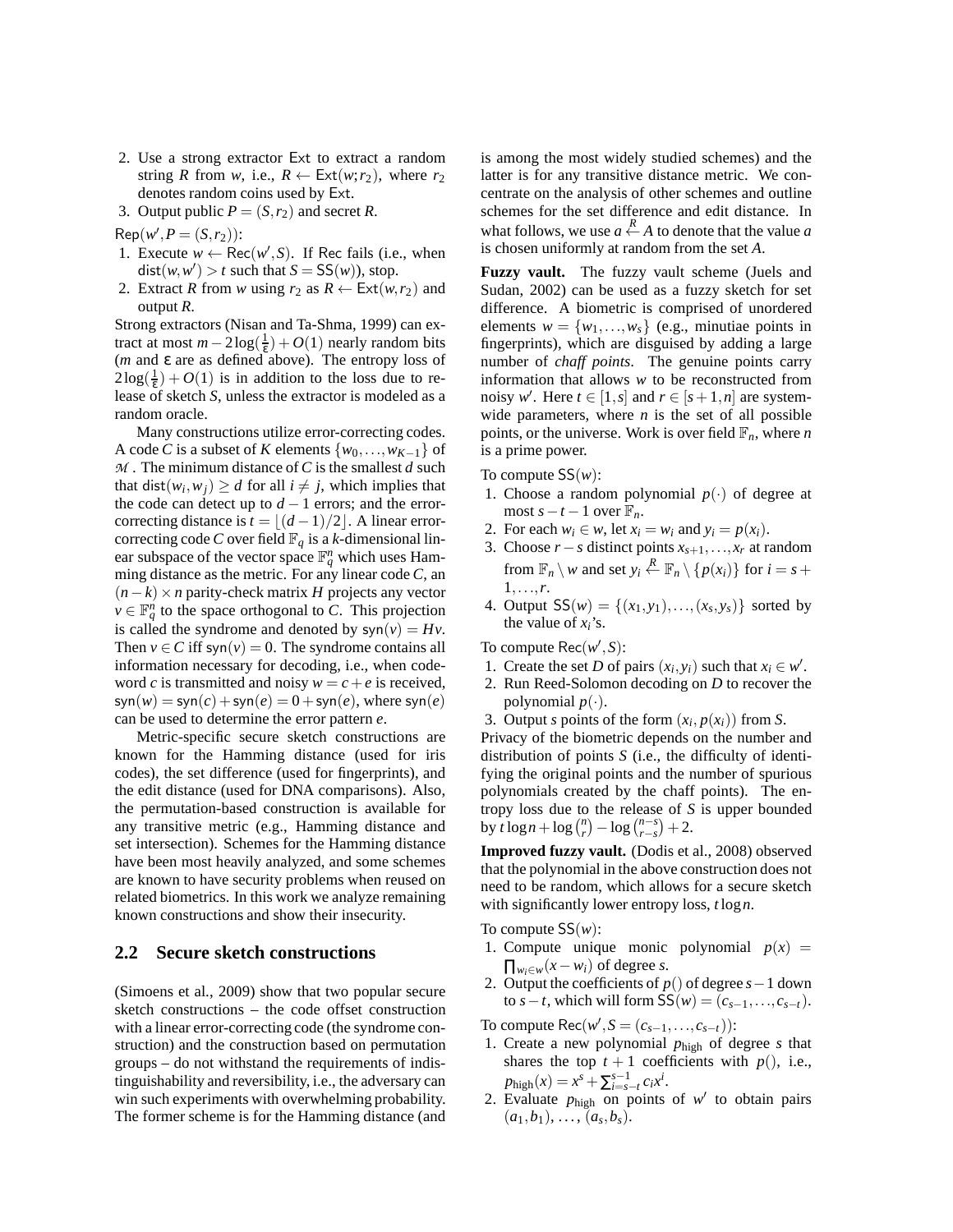- 3. Use Reed-Solomon decoding to find a polynomial  $p_{\text{low}}$  of degree  $s - t - 1$  such that  $p_{\text{low}}(a_i) = b_i$  for at least  $s - t/2$  values of  $a_i$ 's. If none are found, output fail.
- 4. Output the roots of the polynomial *p*high − *p*low.

Another construction for set difference, **Pinsketch**, is suitable for large universe sizes and variable number of elements in *w*. It is syndrome-based, and its (in)security is not difficult to reduce to the previously analyzed code-offset scheme. We thus omit its analysis. For the edit distance, the only known way to construct a secure sketch is by embedding it into a transitive metric of larger dimension and applying a secure sketch construction to the target metric. An embedding with attractive properties was developed in (Dodis et al., 2008) using Pinsketch. Once again, the insecurity of the resulting scheme can be shown using prior results and is omitted. This covers all secure sketch schemes.

#### **2.3 Security notions**

The original security definitions of fuzzy sketches and extractors were formulated for a single instance of a fuzzy sketch or extractor in isolation (Dodis et al., 2004). Consecutive literature (Boyen, 2004; Simoens et al., 2009) considered a stronger (and more realistic) adversarial model where such constructions can be invoked multiple times and therefore the security guarantees must hold when the constructions are reused. Furthermore, the power granted to the adversary can greatly differ. In this work we use weak adversaries while analyzing existing construction (to show that they do not provide sufficient security guarantees even in presence of weak adversaries) and strong adversaries when proving security of our proposed solution. In a nutshell, a weak adversary is given two fuzzy sketches and tries to determine whether they were produced using related biometrics or what the biometric was, while a strong adversary can adaptively ask for fuzzy sketches and private keys that fuzzy extractors output.

Let *t* be the maximum amount of errors that the biometric system can tolerate. We define  $\Delta_t$  to be the set of all perturbation functions that represent differences in sampling biometric data; we get  $\Delta_t = \{\delta :$  $M \to M$  such that dist $(w, \delta(w)) \leq t$ . We next define a security game for weak adversaries with access to public sketches and then proceed with a security game for strong adversaries. Two security properties for weak adversaries were defined in (Simoens et al., 2009): sketch indistinguishability and irreversibility.

#### **2-Indistinguishability game** (Simoens et al., 2009):

- 1. The challenger chooses a random variable  $W \in \mathcal{M}$ and samples it to obtain  $w_1 \in M$ . The challenger computes  $S_1 = SS(w_1)$  and gives  $S_1$  to  $A$ .
- 2. The challenger chooses  $b \stackrel{R}{\leftarrow} \{0,1\}$ . If  $b = 1$ , the challenger chooses  $\delta \stackrel{R}{\leftarrow} \Delta_t$  and produces related  $w_2 = \delta(w_1)$ . Otherwise, the challenger samples *W* to obtain a different  $w_2$ . The challenger computes  $S_2 = SS(w_2)$  and gives  $S_2$  to  $\mathcal{A}$ .
- 3. The adversary  $\overline{A}$  eventually produces a bit  $b'$  and wins if  $b' = b$ .

*A* 's advantage in this game is defined as  $\text{Adv}_{\mathcal{A}}^{\text{ind}}$  $2\left|\Pr[b'=b]-\frac{1}{2}\right|=2\left|\Pr[b'\neq b]-\frac{1}{2}\right|.$ 

**Definition 3** *An* (*M* ,*m*,*m* ′ ,*t*)*-secure fuzzy sketch (*SS*,* Rec*) is* ε*-indistinguishable in* ∆*<sup>t</sup> if for any ada it holds that* Adv<sup>ind</sup> ≤ ε. *The fuzzy sketch is reusable when* ε *is negligible.*

The irreversibility property of a fuzzy sketch scheme means that an adversary who obtains access to multiple sketches generated from the same noisy input using possibly different sketching functions is unable to recover the original input. In the current version of this work we do not treat irreversibility, since a failure to achieve the indistinguishability property alone points out weaknesses of a fuzzy sketch scheme.

We now proceed with defining security games for more powerful adversaries using what we term *weak biometric privacy* and *strong biometric privacy*. In both of them the adversary is allowed to query the scheme a large number of times, but the difference is that in the first the adversary obtains access only to the public information, while in the second it also obtains access to the key output by a fuzzy extractor. Thus, we use the first definition for secure sketches and the second one for fuzzy extractors.

The two security games below are roughly equivalent to outsider and insider chosen perturbation security in (Boyen, 2004), but are stronger than the respective definitions in (Boyen, 2004). In particular, in our definition of weak biometric security we require the adversary to only distinguish between two sketches, while the adversary was required to recover the biometric *w* in (Boyen, 2004). Furthermore, instead of allowing the adversary to query fuzzy sketches for a particular biometric *w* and then challenging the adversary by asking it to distinguish between a sketch for *w* and a sketch for a randomly chosen biometric, we setup two biometrics  $w_0$  and  $w_1$  and allow the adversary to query sketches for both. Then during the challenge, the adversary is asked to determine which biometric was used in producing the challenge sketch. This can give the adversary advantage over the prior formulation, especially in the computational setting where different users will possess different keys.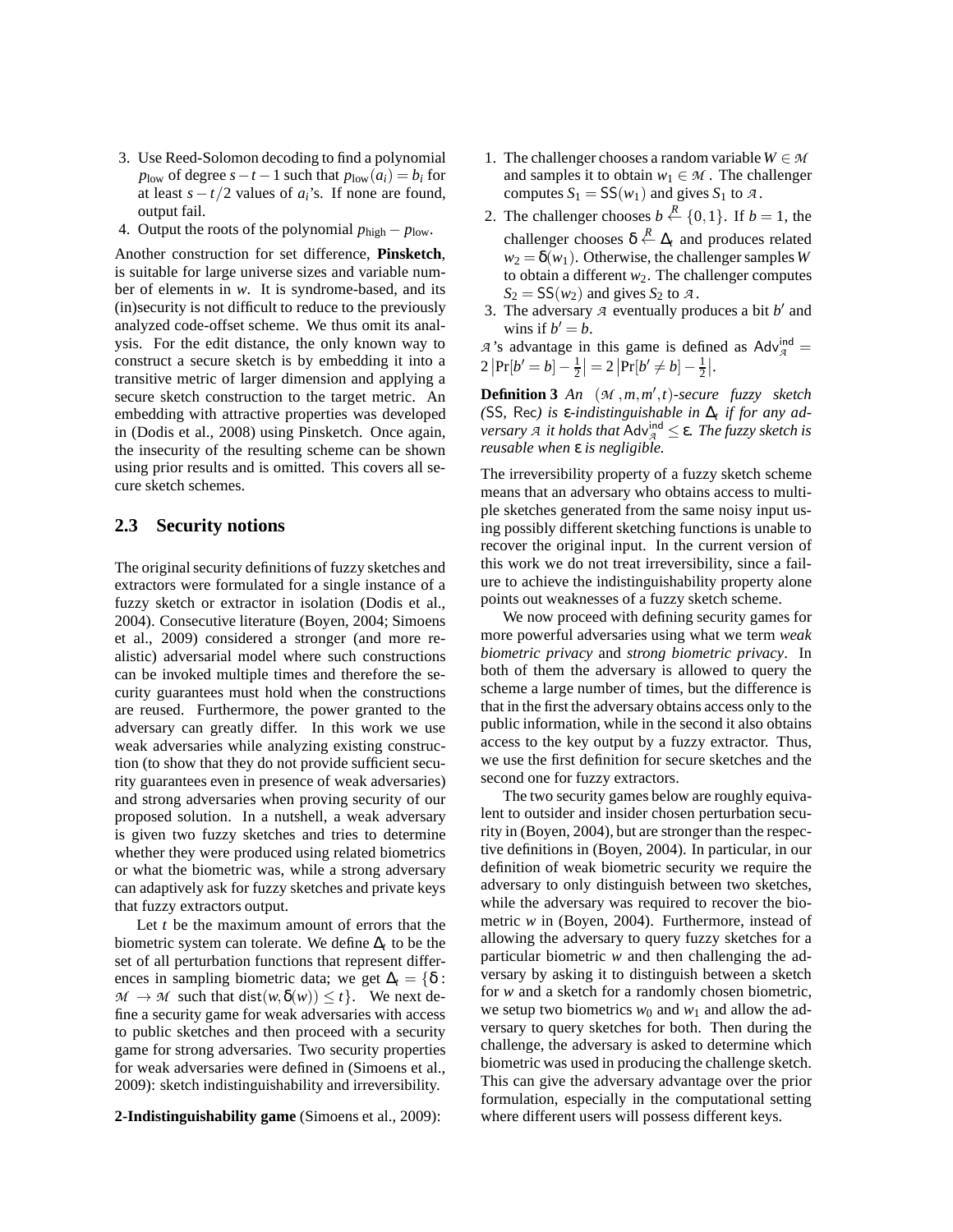As our schemes work in the computational setting, we use κ to denote the security parameter. All algorithms are assumed to be polynomial time in κ. Then a function  $\varepsilon(\kappa)$  is negligible if for all positive polynomials  $p(\cdot)$  and sufficiently large  $\kappa \varepsilon(\kappa) < 1/p(\kappa)$ .

#### **Weak biometric privacy**:

- 1. (Preparation) *A* chooses a random variable  $W \in$ *M* and sends its specification to the challenger.
- 2. (Sampling) The challenger randomly samples *W* to obtain  $w_0 \in M$  and  $w_1 \in M$  and initializes two users  $u_0$  and  $u_1$ , resp., using that information.
- 3. (Queries) *A* makes up to *q* possibly adaptive sketching queries: to form query *i*, *A* chooses  $\delta_i \in \Delta_t$  and sends it and a bit  $b_i$  to the challenger. The challenger computes  $S_i \leftarrow SS(\delta_i(w_{b_i}); r_i)$  using fresh randomness  $r_i$  and returns  $S_i$  to  $\mathcal{A}$ .
- 4. (Challenge) The challenger chooses a bit  $b \stackrel{R}{\leftarrow}$  $\{0,1\}$  and  $\delta \stackrel{R}{\leftarrow} \Delta_t$ , and produces a biometric  $w' = \delta(w_b)$ . The challenger then computes  $S \leftarrow$  $SS(w';r)$  using fresh random *r* and gives *S* to *A*.
- 5. (More queries) *A* can run more queries up to the bound *q* as specified in step 3.
- 6. (Response)  $\overline{A}$  eventually produces a bit  $b'$  and wins if  $b' = b$ .

*A*'s advantage in this game is defined as  $Adv_{\mathcal{A}}^{\text{wbp}}(\kappa)$  =  $2\left|\Pr[b'=b]-\frac{1}{2}\right|=2\left|\Pr[b'\neq b]-\frac{1}{2}\right|.$ 

**Definition 4** *An* (*M* ,*m*,*m* ′ ,*t*)*-secure fuzzy sketch (*SS*,* Rec*) has weak biometric privacy if for any probabilistic polynomial-time (PPT) adversary A it holds that*  $Adv_{\mathcal{A}}^{\text{wbp}}(\kappa) \leq \varepsilon(\kappa)$  *for a negligibly small*  $\varepsilon(\kappa)$ *.* 

Note that unlike previous definitions, we explicitly specify the security parameter  $\kappa$  and define the adversary's advantage as a function of it.

The next definition corresponds to the strongest version of the insider chosen perturbation security definition in (Boyen, 2004). The adversary can query the challenger to obtain sketches on both related and unrelated biometrics and private key corresponding to unrelated biometrics. This time we ask the adversary to distinguish between the secret key output by a fuzzy extractor on a related biometric and a randomly chosen string. Note that we do not ask the adversary to distinguish between biometric-derived keys of two users because the adversary has the choice of the sketch that it can use in the challenge. This means that the adversary will trivially know for which user the secret key will be produced. We, however, note that in order to distinguish secret keys corresponding to two users, the adversary need to be able to distinguish at least one of them from a random string. Thus, our definition of security will imply the security in the game with two users. Let  $\Delta$  denote all perturbation functions over space *M*, i.e.,  $\Delta = \{\delta : \mathcal{M} \to \mathcal{M}\}\$ where dist( $w, \delta(w)$ ) can be greater than *t*.

#### **Strong biometric privacy**:

- 1. (Preparation) *A* chooses  $W \in \mathcal{M}$  and gives its specification to the challenger.
- 2. (Sampling) The challenger randomly samples *W* to obtain  $w \in \mathcal{M}$ .
- 3. (Public queries) *A* makes up to *q* possibly adaptive generation queries: to form query *i*, *A* chooses  $\delta_i \in \Delta$  and sends it to the challenger. The challenger computes  $(P_i, R_i) \leftarrow$  Gen $(\delta_i(w); r_i)$  using fresh random  $r_i$  and returns public  $P_i$  to  $\overline{A}$ .
- 4. (Private queries)  $\overline{A}$  makes up to  $\overline{q}'$  possibly adaptive reproduction queries that can be interspersed with public queries as follows: to form query *i*, *A* chooses  $\delta_i' \in \Delta$  and a public data  $P_i'$  and sends them to the challenger. The challenger computes  $R'_i \leftarrow \text{Rep}(\delta'_i(w); P'_i)$  and returns  $R'_i$  to  $A$ .
- 5. (Challenge) *A* chooses string  $P^* \in \{P_1, ..., P_q\}$ from one of the strings returned by the challenger in a public query such that  $P^*$  was produced using a public query  $\delta_i$  with dist $(w, \delta_i(w)) \leq t$  and in any private query  $(\delta_i', P^*)$  the distance dist $(w, \delta_i'(w)) >$  $t$ . *A* sends  $P^*$  to the challenger. The challenger chooses a bit  $b \stackrel{R}{\leftarrow} \{0,1\}$ . If  $b = 1$ , the challenger computes  $R \leftarrow \text{Rep}(w, P^*)$  and gives it to *A*. Otherwise, if  $b = 0$ , it chooses a random string of the same length and gives it to *A* instead.
- 6. (More queries) *A* can run additional queries as specified in steps 3 and 4 (up to  $q$  and  $q'$  queries, respectively) with the exception that any query  $(\delta, P^*)$  such that dist $(w, \delta(w)) \leq t$  is not allowed.
- 7. (Response)  $\overline{A}$  eventually produces a bit  $b'$  and wins if  $b' = b$ .

*A*'s advantage in this game is defined as  $\text{Adv}_{\mathcal{A}}^{\text{sbp}}(\kappa) =$  $2\left|\Pr[b'=b]-\frac{1}{2}\right|=2\left|\Pr[b'\neq b]-\frac{1}{2}\right|.$ 

**Definition 5** *We say that an*  $(\mathcal{M}, m, m', t, \varepsilon)$ *-secure fuzzy extractor (*Gen*,* Rep*) has strong biometric privacy if for any PPT adversary A it holds that* Adv<sup>sbp</sup>( $\kappa$ )  $\leq \varepsilon(\kappa)$  *for a negligibly small*  $\varepsilon(\kappa)$ *.* 

## **3 ANALYSIS OF EXISTING SCHEMES**

**Fuzzy vault.** Before proceeding with the analysis, we note that the basic idea for the strategy in attacking the fuzzy vault scheme when two or more sketches are available – computing the intersection of the points – is straightforward and is not new. This attack appeared in (Scheirer and Boult, 2007; Kholmatov and Yanikoglu, 2008; Poon and Miri, 2009). We still analyze the construction here because all previous pub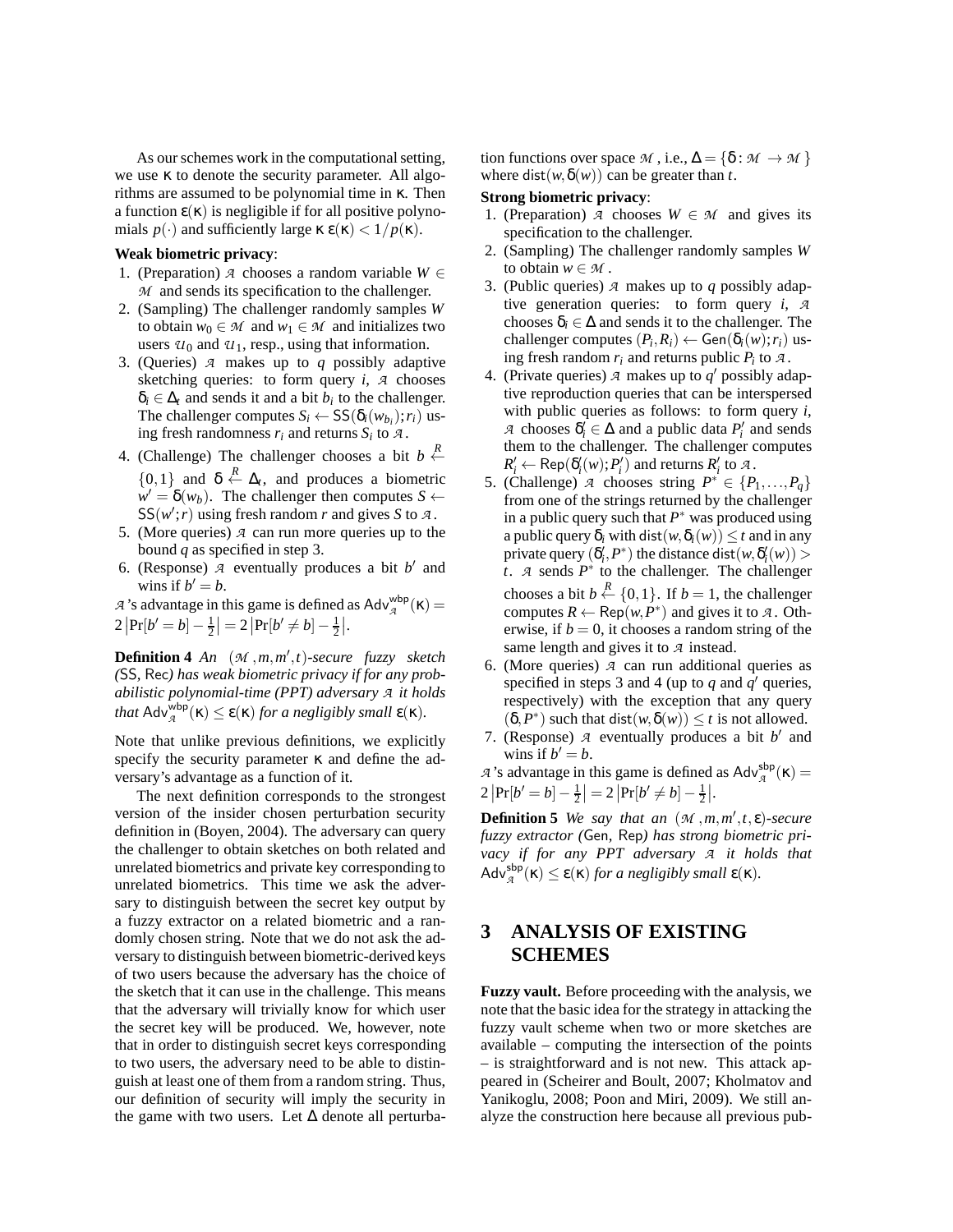lications assume that given sketches are related and proceed with identifying original points. Our work, however, assumes a significantly weaker (and perhaps more realistic) adversary that would like to determine if two given sketches are related or not, which is a much more difficult task. Therefore, we present a rigorous new analysis that shows weaknesses of the scheme even in the presence of the weakest adversary.

The adversary receives two secure sketches  $P_1$  =  $\{(x_1, y_1), \ldots, (x_r, y_r)\}$  and  $P_2 = \{(x'_1, y'_1), \ldots, (x'_r, y'_r)\},\$ and its goal is to determine the coin flip, i.e., whether the biometrics  $w_1$  and  $w_2$  are related or not. Let  $P_1^x$  and  $P_2^x$  denote projections of  $P_1$  and  $P_2$ , resp., on the *x*-coordinate, i.e.,  $P_1^x = \{x_1, \ldots, x_r\}$  and  $P_2^x =$  ${x'_1, \ldots, x'_r}$ . The basic attack idea is to compute the intersection of  $P_1^x$  and  $P_2^x$  and use its size to make a distinction between related and unrelated biometrics. Related sketches will overlap in at least  $s - t$  original biometric points, while unrelated sketches will have fewer original biometric points overlap. In addition, a number of chaff points in  $P_1^x$  can collide with chaff points in  $P_2^x$  or points in  $w_2 \setminus (w_1 \cap w_2)$  (similarly, points from  $w_1 \setminus (w_1 \cap w_2)$  can collide with chaff points in  $P_2^x$ ). Thus, the size of  $P_1^x \cap P_2^x$  follows a certain distribution, but the expected overlap size is larger for related sketches. We first analyze the properties of such a distribution.

Let  $\alpha = |w_1 \cap w_2|$  denote the number of biometric points in the intersection, i.e.,  $\alpha \geq s - t$  for related biometric samples and  $\alpha \leq s - t - 1$  otherwise. Let  $a = r - \alpha$  and  $b = n - \alpha$ , i.e., *a* is the number of sketch points that do not correspond to the overlapping biometric points and *b* is the overall space for such points. As customary in the literature, we assume that the biometric points of *w* are distributed uniformly in the space; the chaff points are also drawn uniformly at random from the remaining space. Then to determine how many points from  $P'_1 = P_1^x \setminus (w_1 \cap w_2)$ will collide with points from  $P'_2 = P_2^x \setminus (w_1 \cap w_2)$ , suppose there are  $b = n - \alpha$  bins and points from  $P'_1$  occupy  $a = r - \alpha$  of them, i.e., there are *a* random bins with a ball in them. Then we throw another *a* balls (points from  $P'_2$ ) into the bins without replacement and count the number of bins with two balls in them (i.e., if a bin has two balls, it is removed, so that no bin has more than two balls; this is dictated by the requirement that all *r* points in a sketch are distinct). The above can be modeled as hypergeometric experiment. Let *X* be a random variable that corresponds to the number of collisions in  $P_1^x$  and  $P_2^x$  (i.e., its size is  $|(P_1^x \cap P_2^x) \setminus (w_1 \cap w_2)|$ ). We obtain:

$$
\Pr[X = k] = \binom{a}{k} \binom{b-a}{a-k} / \binom{b}{a}
$$

where *X* can range between 0 and *a*. This distribution's mean value is  $E[X] = a \cdot (a/b)$ .

This analysis leads to the following attack strategy: given sketches  $P_1$  and  $P_2$ ,  $\mathcal{A}$  computes  $P_1^x$ ,  $P_2^x$ , and  $c = |P_1^x \cap P_2^x|$ . Let  $\beta$  denote the value  $(r - s + t)$  $(t)^2/(n-s+t)$  rounded to the nearest integer. If  $c \ge (s - t + \beta)$ , output 1, otherwise, output 0.

Let  $\alpha_{\text{auth}}$  ( $\alpha_{\text{imp}}$ ) denote a random variable corresponding to the distribution of  $|w_1 \cap w_2|$  when  $w_1$ and  $w_2$  are related or authentic (unrelated or impostor, resp.). Adversary *A* has the smallest probability of distinguishing between authentic and impostor sketches when the values of  $\alpha_{\text{auth}}$  and  $\alpha_{\text{imp}}$  are the closest, i.e,  $\alpha_{\text{auth}} = s - t$  and  $\alpha_{\text{imp}} = s - t - 1$ . According to the indistinguishability definition, we have  $\text{Adv}_{A}^{\text{ind}} = 2 \left| \text{Pr}[b' = b] - \frac{1}{2} \right|$ . If we let *X*<sub>1</sub> denote the random variable distributed according to the hypergeometric distribution above with  $\alpha_1 = s - t$  and  $X_2$ denote a similar random variable with  $\alpha_2 = s - t - 1$ , we obtain that *A* is successful with at least:

$$
Pr[b' = b] = Pr[b' = 1 | b = 1]Pr[b = 1] +
$$
  
+ 
$$
Pr[b' = 0 | b = 0]Pr[b = 0] \ge
$$
  

$$
\geq \frac{1}{2} (Pr[X_1 \geq c - \alpha_1] + Pr[X_2 < c - \alpha_2])
$$
  
= 
$$
\frac{1}{2} (Pr[X_1 \geq \beta] + Pr[X_2 < \beta + 1]) =
$$
  
= 
$$
\frac{1}{2} \Big( \sum_{i=0}^{r-s+t} \frac{\binom{r-s+t}{i} \binom{n-r}{r-s+t}}{\binom{n-s+t}{r-s+t}} +
$$
  
+ 
$$
\sum_{i=0}^{B} \frac{\binom{r-s+t+1}{i} \binom{n-r}{r-s+t+1}}{\binom{n-s+t+1}{r-s+t+1}} \Big).
$$

This probability and  $\text{Adv}_{\mathcal{A}}^{\text{ind}}$  can be easily computed for a given set of parameters *n*, *r*, *s*, and *t*. In reality, each parameter above has limitations placed on it by the behavior of the actual biometric data. In particular, (Clancy et al., 2003) study applicability of the fuzzy vault construction to fingerprint data and determines optimal parameters to use to achieve adequate resistance of the construction against brute force search (when an adversary is given a sketch and tries to determine sensitive information by searching through polynomials). While the fuzzy vault construction was not used exactly as a secure sketch in (Clancy et al., 2003) and was generalized, we nevertheless obtain information about the parameters that would be used for fingerprint data. The field  $\mathbb{F}_{p^2}$ , for prime *p*, is used for representing fingerprint features in 2-D and the value of  $p$  is set to 251 giving us  $n = 251<sup>2</sup> = 63001$  (this value of *n* also provides many choices for the decoding algorithm). The number of biometric points in a fingerprint was empirically determined on average to be  $s = 38$  (it can vary based on the equipment and quality of data, but generally is in a similar range). For this value of *s*, having 20 points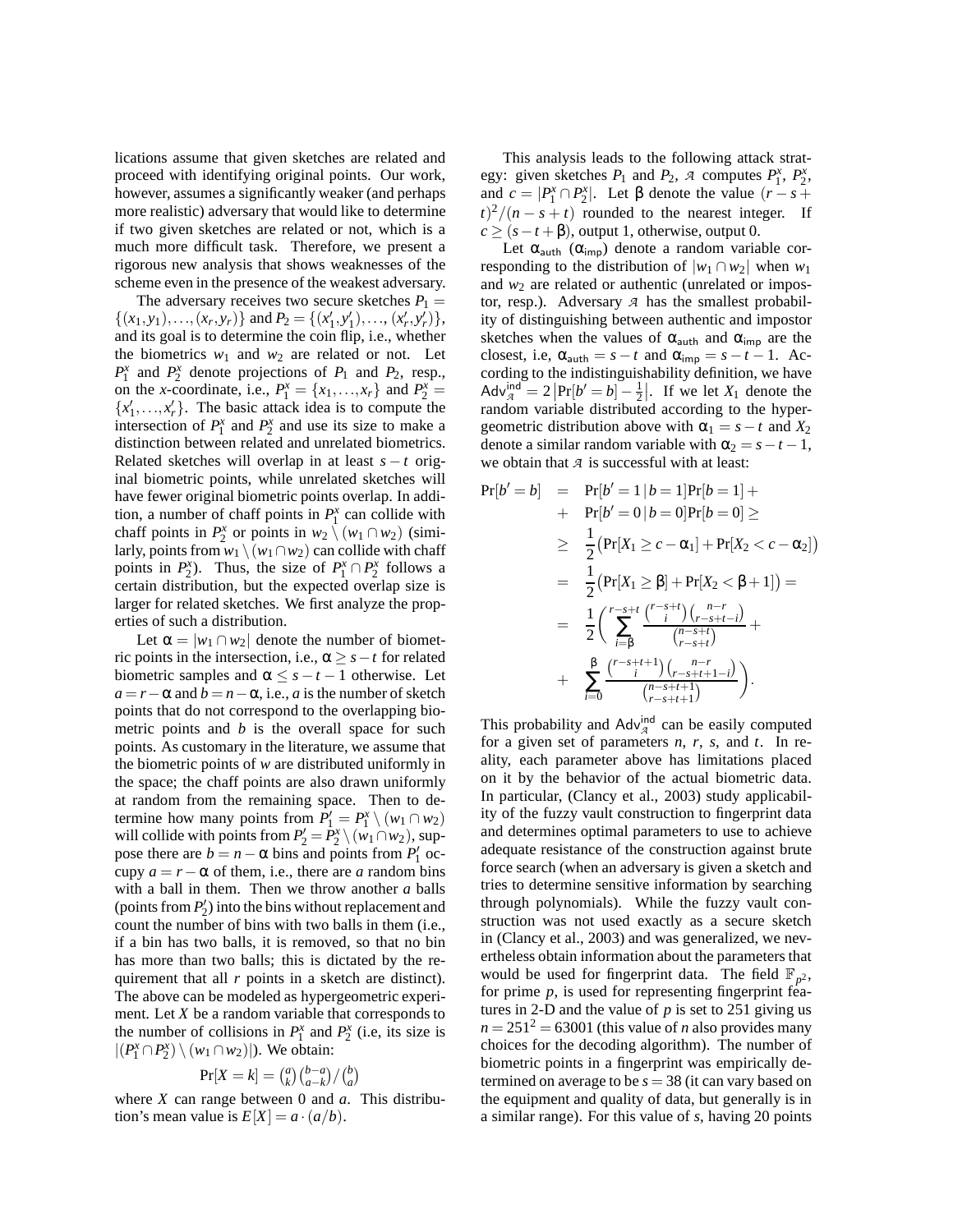

Figure 1: Adversary advantage  $\text{Adv}_{\mathcal{A}}^{\text{ind}}$  with parameters  $n =$ 251<sup>2</sup>,  $s = 38$ ,  $t = 20$ , and varying *r*.

overlap would provide excellent distinguishing capability and low false acceptance rate (Pankanti et al., 2002). Finally, the value of *r* is constrained in that the complexity of decoding for legitimate users can grow as *r* increases (this is caused by spurious polynomials introduced by the chaff points). In particular, at the decoding time, when a legitimate user computes  $w_2 \cap S$ , where  $S = SS(w_1)$ , the decoding complexity can grow when points from  $w_2 \setminus (w_2 \cap w_1)$  coincide with chaff points in *S*. Since  $|w_2 \setminus (w_2 \cap w_1)| \leq t$ for legitimate users, the experiment now consists of throwing *t* points in  $b = n - s + t$  bins, where  $a =$  $r - s + t$  bins are already occupied. We want *r* to be such that the expected (integer-valued) number of collisions  $t(a/b)$  is 0.

Figure 1 plots the adversary's advantage  $\text{Adv}_{\mathcal{A}}^{\text{ind}}$ for the above parameters as a function of *r* near the suggested in (Clancy et al., 2003) value of  $r \approx 300$ . As evident from the figure, the advantage is significant even in the worst (for the adversary) case when only one overlapping point separates authentic data from impostor. The jumps in the plot correspond to the places where the (integer-valued) mean of the distribution,  $E[X]$ , increases by 1.

**Improved fuzzy vault.** An important observation in designing an attack strategy for this construction is that it is deterministic. This immediately implies that the same biometric will always produce the same secure sketch, giving the adversary the ability to distinguish sketches. Thus, as an important special case we first consider the adversary's ability to win the indistinguishability game when no noise affects multiple sketches of the same *w* (this arises in several applications, where multiple keys are issued using the same copy of *w*). Thus, when *A* obtains challenge  $S_2$ , it outputs 1 if  $S_2 = S_1$  and 0 otherwise. This means that when  $b = 1$ , *A* will always guess the bit correctly, but when  $b = 0$  it might still sometimes output 1 if the two sketches happened to be the same. The probability of the latter, however, is small and can be bound as follows. Recall that sketch *S* consists of *t* coefficients of a polynomial  $p(x) = x^s + c_{s-1}x^{s-1} + ...$  $c_1x + c_0$ , where for  $w = \{w_1, \ldots, w_s\}$   $c_{s-1} = \sum_i w_i$ ,  $c_{s-2} = \sum_{i \neq j} w_i w_j, \ldots, c_{s-t} = \sum_{C \subset [1,s],|C|=t} (\prod_{i \in C} w_i).$ First, for an unrelated random biometric  $\hat{w}$ , the probability that  $\sum_i \hat{w}_i = c_{s-1}$  is  $\frac{1}{n}$  (i.e., without any restrictions, there are  $\prod_{i=0}^{s-1} (n-i)$  choices for *s* elements without repetitions from the set of *n* elements, and when the sum of the elements is fixed (in  $\mathbb{F}_n$ ), the number reduces to  $\prod_{i=1}^{s-1} (n-i)$ ).

Now consider *cs*−2. We start with a simpler function  $x_1x_2 = b$  in  $\mathbb{F}_n$  for a fixed value of *b*. Recall that  $n = p^2$  for a prime p. We enumerate all possible solutions  $x_1$  and  $x_2$  for this function such that  $x_1 \neq x_2$  (since all points in a biometric are different). When *b* is zero, there are *n* − 1 unordered pairs  $(x_1, x_2)$ with  $x_1 \neq x_2$  whose product equals to *b* (one value is zero and the other can take  $n - 1$  remaining values). All elements other than zero form a cyclic multiplicative group, and when  $b \neq 0$  there are either  $\frac{n-1}{2}$  or  $\frac{n-1}{2}$  − 1 pairs  $(x_1, x_2)$  with distinct *x*<sub>1</sub> and *x*<sub>2</sub>, when *b* is a quadratic non-residue or quadratic residue, resp.. Therefore, the number of pairs  $(x_1, x_2)$  satisfying the congruence for any *b* is at most  $n - 1$  from the overall space of  $\frac{n(n-1)}{2}$  such pairs, giving us the fraction  $\frac{n(n-1)}{2} = \frac{2}{n}$ .

Now recall that *cs*−<sup>2</sup> is composed of a summation of products  $w_i w_j$  for each  $i \neq j$ . When there is only one product  $w_1w_2$  (i.e.,  $s = 2$ ), we obtain that it is equal to 0 more frequently than to other values. When, however,  $s > 2$  this is no longer the case. Because all  $w_i$  have to be unique and each  $w_i$  appears in a number of products  $w_i w_j$ , the value of the sum tends to be distributed more evenly as *s* increases. This means that the frequency of the most common value of  $c_{s-2}$  approaches  $\frac{1}{n}$  when *s* grows. To illustrate this phenomenon, we plot empirical data for small values of  $n = p^2$ . In particular, for  $s = 2, 4$ , and 6 and all possible  $w = (w_1, \ldots, w_s) \in \mathbb{F}_n^s$  we find the value of the sum which occurs the highest number of times. Let it be denoted by *count*max and the fraction of all biometrics *w* that results in such value by  $f_{\text{max}} = count_{\text{max}} / {n \choose s}$ . To evaluate how the value of  $f_{\text{max}}$  compares to  $\frac{1}{n}$ , we plot their ratio  $f_{\text{max}}/\frac{1}{n}$  in Figure 2. For  $s = 2$ ,  $f_{\text{max}} = \frac{2}{n}$  is constant; for  $s > 2$  it is clear that  $f_{\text{max}}$  rapidly approaches  $\frac{1}{n}$  from the above even for very small values of *s*. This means that  $\frac{2}{n}$  is a generous upper bound on the probability that *cs*−<sup>2</sup> of a randomly chosen  $\hat{w}$  will coincide with a specific value of that coefficient for an unrelated biometric *w*.

Extending this analysis to  $c_{s-3} = \sum w_i w_j w_k$ , where *i*, *j*, and *k* are pairwise distinct, we obtain that the most frequently occurring value of *cs*−<sup>3</sup> is 0 and when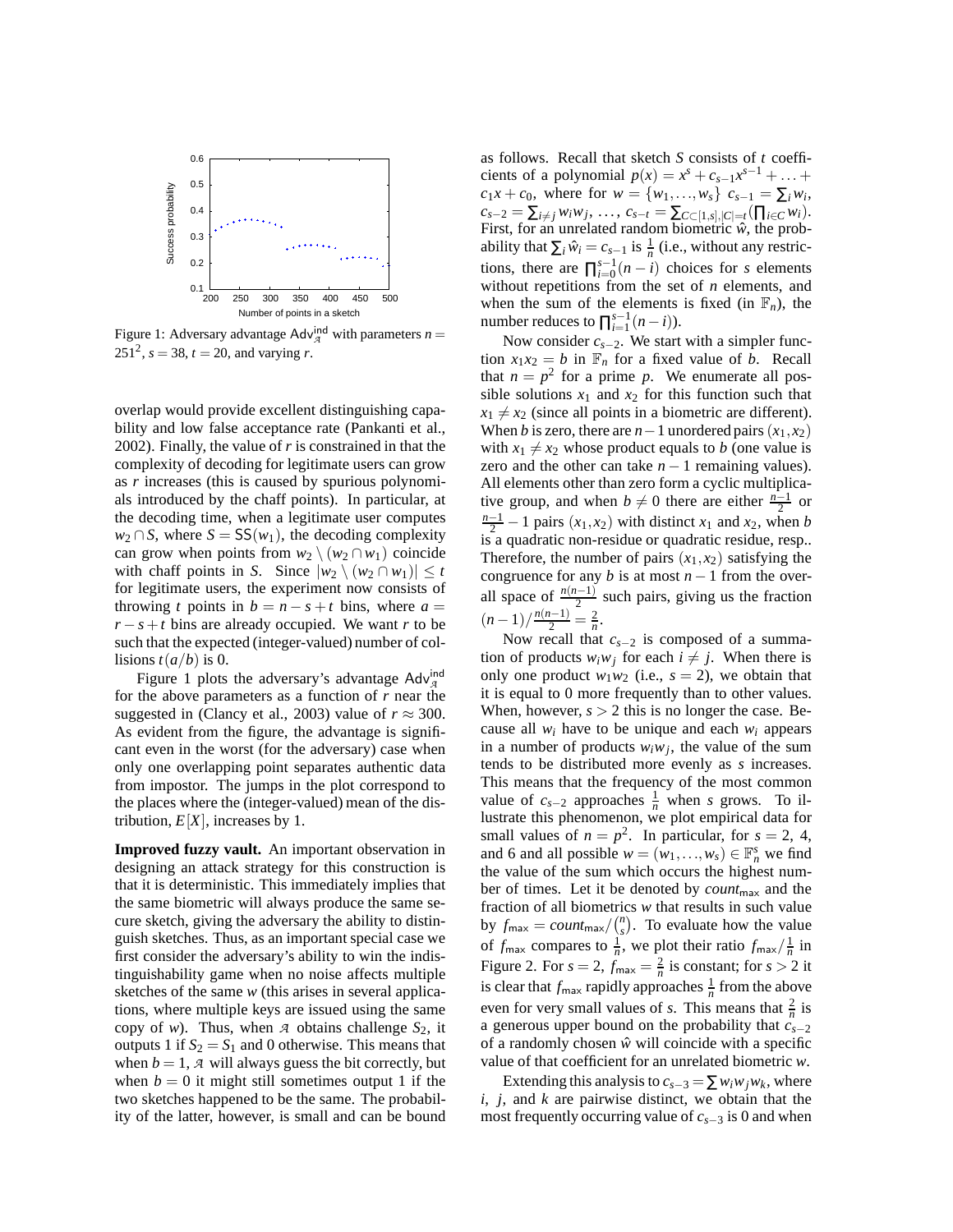

Figure 2: The ratio of the fraction of most frequent value of the sum  $c_{s-2}$  to  $\frac{1}{n}$  for varying *n* and *s*.

 $s = 3$  (i.e., only one product). In that case, the number of possibilities that result in that product is  $\frac{(n-1)(n-2)}{2}$ out of  $\frac{n(n-1)(n-2)}{2\cdot 3}$  total choices (and the number of possibilities when the product is non-zero is at most  $\frac{n-3}{2} \cdot \frac{n-1}{2}$ ). Thus, the fraction of triples that can result in any given product is  $\leq \frac{3}{n}$ . For *c*<sub>*s*−4</sub>, the maximum fraction is  $\leq \frac{4}{n}$ ; for  $c_{s-5}$ , it is  $\leq \frac{5}{n}$ , etc. Therefore, the adversarial error is at most  $\frac{t!}{n^t}$ , and in practice will be close to  $\frac{1}{n^t}$  because  $s > t$ . Both of these quantities are very low even for small values of *t* (such as 2), and the probability with which the adversary considers two unrelated biometrics to be related is very small. Its advantage in the 2-indistinguishability game is:

$$
Adv_{\mathcal{A}}^{\text{ind}} = 2 \left| Pr[b' = b] - \frac{1}{2} \right| =
$$
  
= 2 \left| Pr[b' = 1 | b = 1] Pr[b = 1] +  
+ Pr[b' = 0 | b = 0] Pr[b = 0] - \frac{1}{2} \right| =  
= \left| 2Pr[b' = 1 | b = 1] \frac{1}{2} + 2Pr[b' = 0 | b = 0] \frac{1}{2} - 1 \right|  
= \left| Pr[b' = 1 | b = 1] + 1 - Pr[b' = 1 | b = 0] - 1 \right|  
= \left| Pr[b' = 1 | b = 1] - Pr[b' = 1 | b = 0] \right| > 1 - \frac{t!}{n!}.

The above analysis addresses an important special case of  $w = w'$ . We defer analysis of the more general case of related sketches to the full version.

## **4 OUR CONSTRUCTIONS**

In what follows, let (SS', Rec') denote any existing fuzzy sketch scheme (for any metric). The key *k* denotes the long-term user's key of size  $\kappa$ , where  $\kappa$  is the security parameter. This key *k* is not shared with any parties. We first provide additional definitions.

**Definition 6** *Let*  $F : \{0,1\}^{\kappa} \times \{0,1\}^{\ell_1(\kappa)} \rightarrow$  $\{0,1\}^{\ell_1(\kappa)}$  *be a family of functions. For*  $k \in \{0,1\}^{\kappa}$ ,

*the function*  $F_k: \{0,1\}^{\ell_1(\kappa)} \to \{0,1\}^{\ell_1(\kappa)}$  *is defined as*  $F_k(x) = F(k, x)$ *. F is said to be a family of pseudo-random functions (PRF) if for every PPT adversary A with oracle access to a function F<sup>k</sup> and all sufficiently large* κ,  $|Pr[A^{F_k}(1^k) - Pr[A^{f}(1^k)]|$ *is negligible in* **K**, where  $k \leftarrow \{0,1\}^{\kappa}$  and f is a *function chosen at random from all possible functions mapping*  $\ell_1(\kappa)$ *-bit inputs to*  $\ell_1(\kappa)$ *-bit outputs.* 

**Definition 7** *A* family of functions  $h: \{0,1\}^K$  ×  $\{0,1\}^n \rightarrow \{0,1\}^{\ell_2(\kappa)}$  is pairwise independent univer*sal hash function if for all*  $x, x' \in \{0, 1\}^n$ , where  $x \neq x$ ,  $Pr[h_y(x) = h_y(x')] = 1/2^{\ell_2(\kappa)}$  for  $y \in \{0, 1\}^{\kappa}$ *.* 

In the following secure sketch construction, it is required that  $\ell_1(\mathbf{k}) \geq |SS'(w)|$ , where |a| is the length of string *a*. We discuss the choice of parameters later.

To compute  $SS(w, k)$ :

- 1. Choose  $r_1 \in \{0,1\}^{\ell_1(\kappa)}$  at random.
- 2. Output  $S = (\tilde{S}_1, \tilde{S}_2) = (r_1, F_k(r_1) \oplus \tilde{S}'(w)).$
- To compute  $\text{Rec}(w', k, S = (S_1, S_2))$ :
- 1. Compute  $u \leftarrow F_k(S_1)$ .
- 2. Output what Rec<sup> $\ell$ </sup> $(w^{\ell}, S_2 \oplus u)$  outputs.

#### **Theorem 1**

*Assuming that F is a family of PRFs, the above fuzzy sketch scheme achieves weak biometric privacy.*

We omit security proofs due to space constraints.

Note that in our construction deterministic schemes for the underlying SS′ are preferred because they produce most concise sketches. So far we assumed that the output length of *F*,  $\ell_1(\kappa)$ , is at least as large as the output length of secure sketch  $|SS'(w)|$ . While this will hold for many types of biometrics and a reasonable choice of security parameter κ, in some cases the representation of  $SS'(w)$  can be longer. Instead of increasing κ, we suggest modifying the algorithm to use more than one application of *F* to produce a longer pseudo-random sequence. For instance, if  $\ell_1(\kappa) < |SS'(w)| \leq 2\ell_1(\kappa)$ , the sketch can be produced as  $(r_1, (F_k(r_1)||F_k((r_1+1) \text{ mod } 2^k)) \oplus$  $SS'(\hat{w})$ , where  $\|\$  denotes string concatenation. This increases the number of random values on which *F* is evaluated and thus the probability of their collision. However, as long as  $|S\tilde{S}'(w)|/\ell_1(\kappa)$  is a constant or polynomial in κ, the security guarantees still hold.

In the fuzzy extractor construction below we split the key  $k$  into two keys  $k_1$  and  $k_2$ . This is done to simplify the analysis. In practice, the sub-keys  $k_1$  and *k*<sup>2</sup> can be computed by applying a PRF keyed with *k* to two different inputs.

To compute  $Gen(w, k_1, k_2)$ :

1. Compute  $S = SS(w, k_1)$  using the fuzzy sketch scheme above.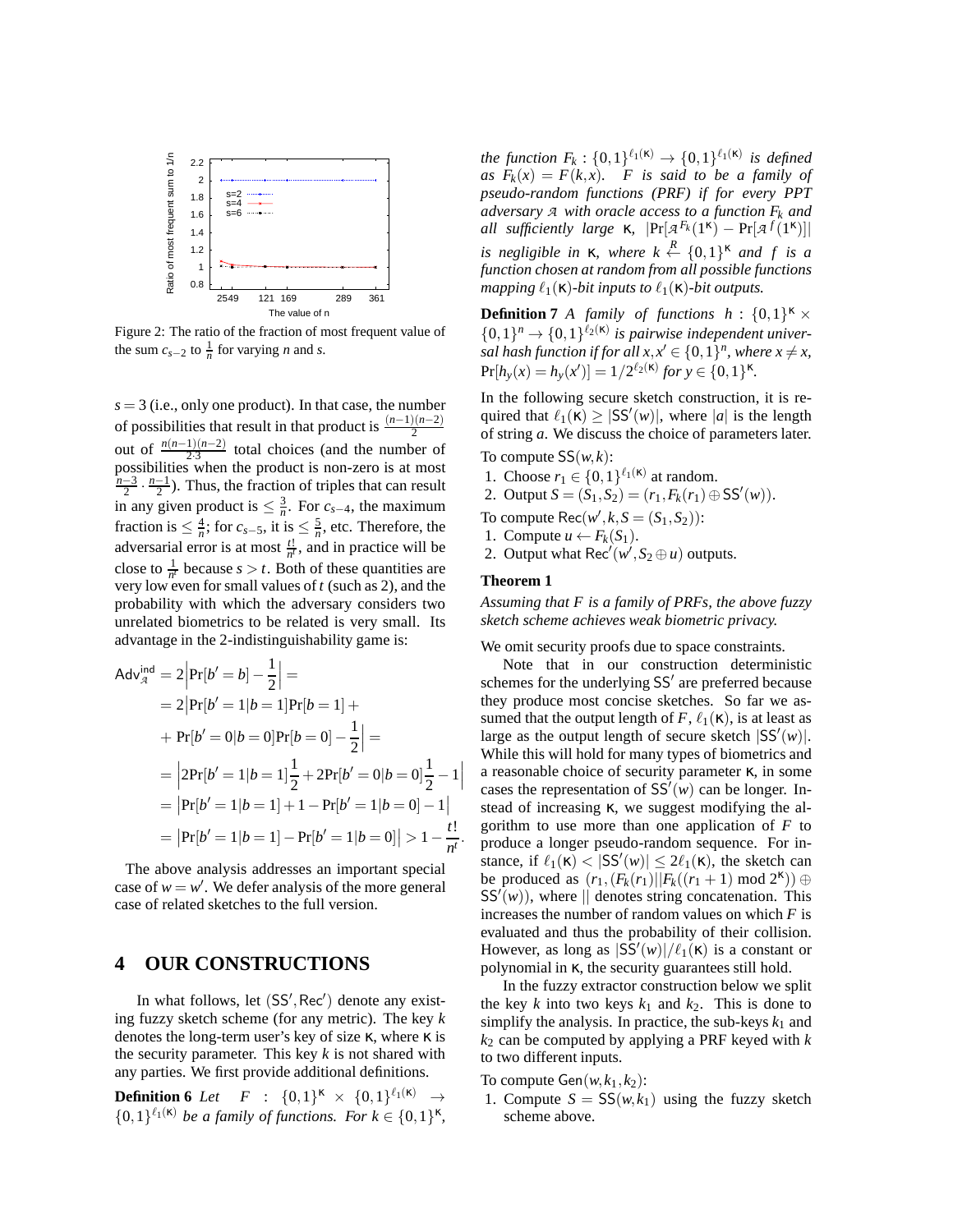- 2. Choose  $r_2 \stackrel{R}{\leftarrow} \{0,1\}^{\kappa}$  and compute  $s \leftarrow h_{r_2}(w)$ .
- 3. Output  $P = (S, r_2)$  and  $R \leftarrow F_{k_2}(s)$ .
- To compute  $\text{Rep}(w', k_1, k_2, P = (P_1, P_2))$
- 1. Run Rec( $w', k_2, P_1$ ) above to recover *w*. If it fails, output  $\perp$ .
- 2. Otherwise, reproduce the key *R* as  $F_{k_2}(s')$ , where  $s' \leftarrow h_{P_2}(w)$ , and output *R*.

When it is desirable that failures during reconstruction are not reported explicitly, Rep can be modified to output a (wrong) private string, e.g., computed as  $R = F_{k_2}(h_{P_2}(w'))$ .

We would like to explain the design choices made in our construction. Because a PRF is a powerful primitive, it by itself is sufficient to produce the private string *R* indistinguishable from random. For example, setting  $R \leftarrow F_{k_2}(w||r)$  for random *r* would satisfy the security game requirements. The reason for including the hash function *h* in the construction is to compress the biometric *w* without loosing the amount of its unpredictability. That is, the *n*-bit representation of biometric is normally substantially longer than the *m* bits of entropy it contains. For example, for iris the standard values of these parameters are  $n = 2048$  and  $m = 256$ . Because  $m \sim \kappa$ , we can use a hash function  $h: \{0,1\}^n \times \{0,1\}^n \to \{0,1\}^m$  to reduce the size of *w* from *n* to *m* bits without loosing its entropy. In cases when the value of *m* exceeds the desired length of the input to a PRF, the hash function output length can be further reduced, i.e., in general  $\ell_2(\kappa) \leq m$ .

We note that the generic conversion of a secure sketch to a fuzzy extractor (in Section 2.1) uses a strong extractor, which can be built using a universal hash function alone. The use of the hash function in a strong extractor is, however, constrained in that the output length of the extractor must necessarily be smaller than *m* to be able to meet the requirement of the output being close to the uniform distribution. In particular, at least  $2\log(\frac{1}{\epsilon})-2$  bits of entropy are lost, where the parameter  $\varepsilon$  determines the statistical distance between distribution of the output and the uniform distribution. In our case, no requirements on the uniformity of the output must be met, and therefore no reduction of the output length or entropy loss has to take place.

#### **Theorem 2**

#### *Assuming that F is a family of PRFs and h is a universal hash function, the above fuzzy extractor scheme achieves strong biometric privacy.*

We would like to note that certain constructions of PRFs are known to produce uniformly distributed sequences. For example, (Shparlinski, 2001) shows that PRF in (Naor and Reingold, 1997) has this property for almost all values of parameters. For us this means

that the adversary does not obtain advantage in distinguishing pseudo-random strings from random.

We also note that similar results can be achieved by using encryption instead of PRF, and such schemes might be known or used in industry.

### **5 RELATED WORK**

The overall literature on fuzzy sketches and extractors is extensive, and we therefore highlight the most fundamental results and analysis related to this work. (Davida et al., 1998) proposed the first offline biometric identification scheme, where errorcorrecting codes were used to reconstruct a biometric from its noisy readings. (Juels and Wattenberg, 1999) developed a fuzzy commitment scheme, which became the basis of the code-offset secure sketch for the Hamming distance. (Juels and Sudan, 2002) proposed a fuzzy vault scheme. (Dodis et al., 2004; Dodis et al., 2008) formalized the notion of secure sketches and fuzzy extractors in their seminal work, which gave a generic conversion from a secure sketch to a fuzzy extractor and developed a number of other schemes.

(Boyen et al., 2005) introduced robust fuzzy extractors secure against active adversaries, where the reconstruction process fails if the sketch has been tampered with. (Dodis et al., 2006) continue that line of research and also study the keyed setting in the bounded storage model. The use of the key in our setting is fundamentally different from that work, where two parties share a long-term secret key and use it to generate a session key for data authentication. Our constructions can potentially be applied to a robust fuzzy extractor to improve reusability properties.

There are also publications that combine fuzzy extractors with passwords to improve their security properties such as (Ballard et al., 2008). This work offers a simpler and more flexible construction.

Security requirements for adequate use of fuzzy sketches and extractors in cryptographic applications have been developing over time. (Boyen, 2004) showed that a number of original constructions cannot be safely applied multiple times to the same biometric. That work developed improved constructions using certain error-correcting codes and permutation groups that satisfy the reusability requirements. Our security definitions for the strong adversary were influenced by that work. Compared to (Boyen, 2004), our solution leaks no information about the biometric data (while leakage is unavoidable in the setting of (Boyen, 2004)) and works for all distance metrics and all secure sketch schemes in the standard model (while Boyen's scheme is limited to special codes and